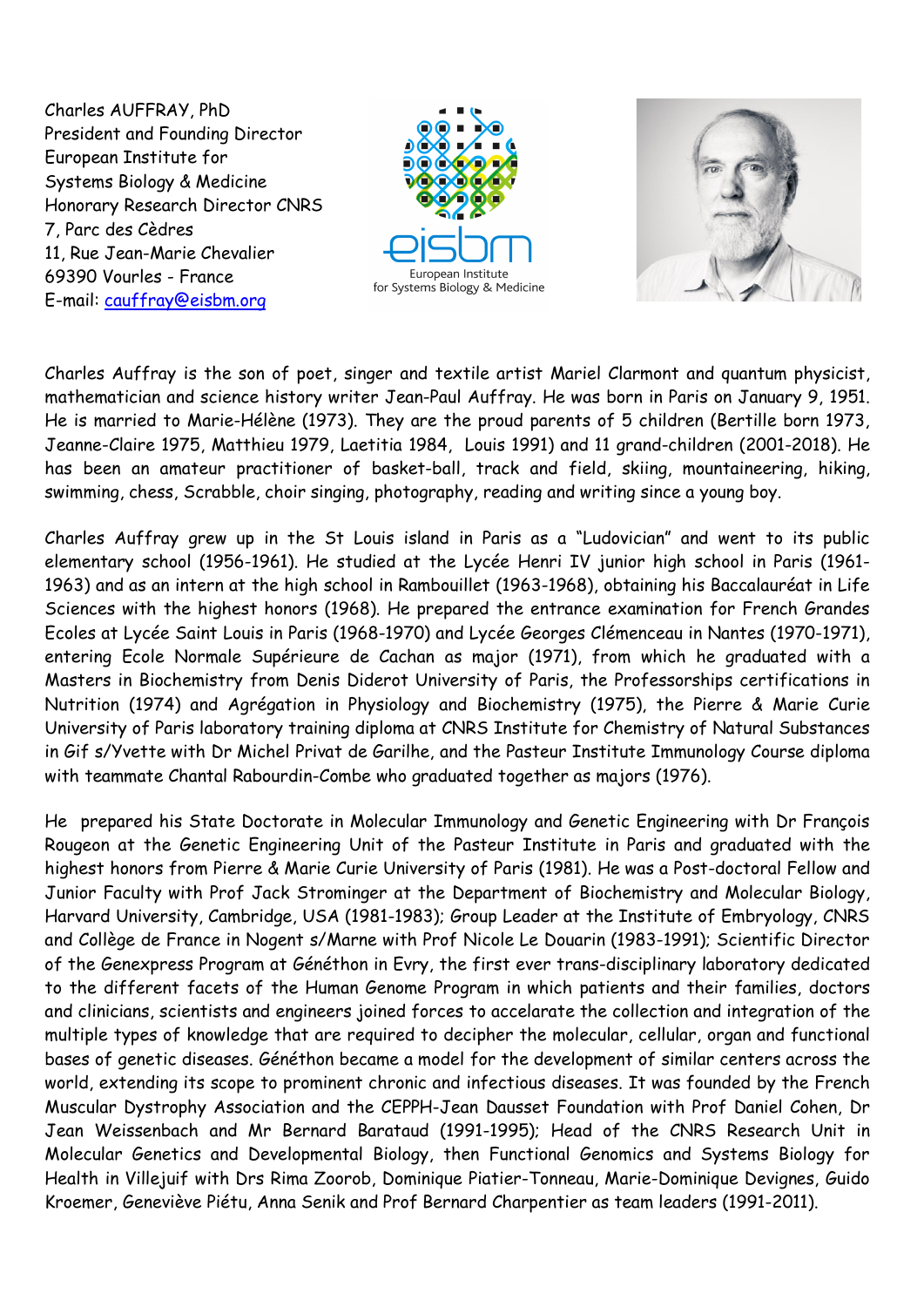Charles Auffray is a Research Director at the CNRS Institute of Biological Sciences since 1986. He founded the European Institute for Systems Biology & Medicine (EISBM) in December 2010 with operations in Lyon supported by the local authorities, the academic and industrial partners of the Lyonbiopole international competitive cluster through Mr Yves Laurent and Prof Alain Cozzone, with facilities hosted by Claude Bernard University of Lyon and the Technology Research Institute Bioaster within the Lyonbiopole Infectiology Center with Dr Alain Troesch, both located within the Charles Mérieux campus of Lyon University in Gerland. In 2012 he joined the Joliot Curie transdisciplinary Laboratory of CNRS and Ecole Normale Supérieure de Lyon with Dr Françoise Argoul, also collaborating with Dr Vitaly Volpert from the Camille Jordan Institute of CNRS and Claude Bernard University. From 2015 to 2017, he was affiliated to the International Center for Infectiology Research with Drs Vincent Lotteau and François-Loic Cosset. He is currently pursuing his research activities as CNRS Honorary Research Director and EISBM President on a voluntary basis with physiotherapist Mr Bertrand Boutron through an extensive international network of cross-disciplinary scientists, scholars, citizens and organizations.

Charles Auffray develops a systems approach to complex diseases, integrating functional genomics with concepts and tools of mathematics, informatics and physics, also contributing to the development of a scale-relative biology framework for Integrative Systems Biology, Physiology and Medicine with astrophysicist Dr Laurent Nottale (Paris-Meudon Observatory) and physiologist Prof Denis Noble (University of Oxford). He is promoting open-access reagent, instrumentation and information platforms through public-private partnerships. He co-founded the IMAGE Consortium in 1992 with US colleagues Dr Greg Lennon (Department of Energy, Lawrence Livermore), Dr Mihaelis Polymeropulos (National Institutes of Health, Bethesda) and Prof Bento Soares (Columbia University, New York). The Systemoscope International Consortium he formed with Profs Leroy Hood (Institute for Systems Biology, Seattle, USA) and Zhu Chen (Center for Systems Biomedicine, Shanghai, China), was launched in Paris in 2003 under the auspice of the French Republic President with the support of sociologist and philosopher Mr Edgar Morin, Dr Magali Roux Rouquié and Mr Jean-Paul Dussausse (Association for Complex Thinking), as well as Mr Michel Rouger and Mr Philippe Rouger (PRESAJE Institute for Prospective, Research and Societal Studies in Law and Economy). The Disease Maps Community was initiated in 2011 with Profs Rudi Balling and Reinhard Schneider (University of Luxembourg Center for Systems Biomedicine), joined in 2017 by Dr Emmanuel Barillot (Institut Curie, Paris). Each of these initiatives were designed to also tackle the related epistemological, ethical, legal, philosophical and socio-economical issues with emphasis on interdisciplinarity, public outreach and education.

The Disease Maps Community is currently fully engaged with over 150 voluntary scientists and clinicians from 30 countries worldwide to fight the COVID-19 pandemy in close collaboration with other complementary initiatives such as DisGeNET, ELIXIR, Garuda, IMEx, OHDSI, Pathway Commons, Physiome Project, Reactome, Virtual Metabolic Human, and Wikipathways, contributing to the « Olympics of Solidarity and Health ».

Charles Auffray has participated since 1990 in more than 20 European Union funded projects, as the coordinator of EURO-IMAGE (Integrated Molecular Analysis of the Genome and its Expression, devoping cDNA resources for functional genomics 1996-2001), and as an active participant in the recent Innovative Medicines public-private partnerships: U-BIOPRED coordinated by Prof Peter Sterk, Amsterdam Medical Center, The Netherlands (Unbiased BIOmarkers for the PREDiction of pulmonary disease outcomes with focus on severe asthma 2009-2015), eTRIKS coordinated by Prof Yi-Ke Guo, Imperial College, London, UK (European Translational Research Information and Knowledge management Services 2012-2018) and PIONEER coordinated by Prof James N'Dow, University of Aberdeen, UK (Prostate Cancer DIagnOsis and TreatmeNt Enhancement through the Power of Big Data in EuRope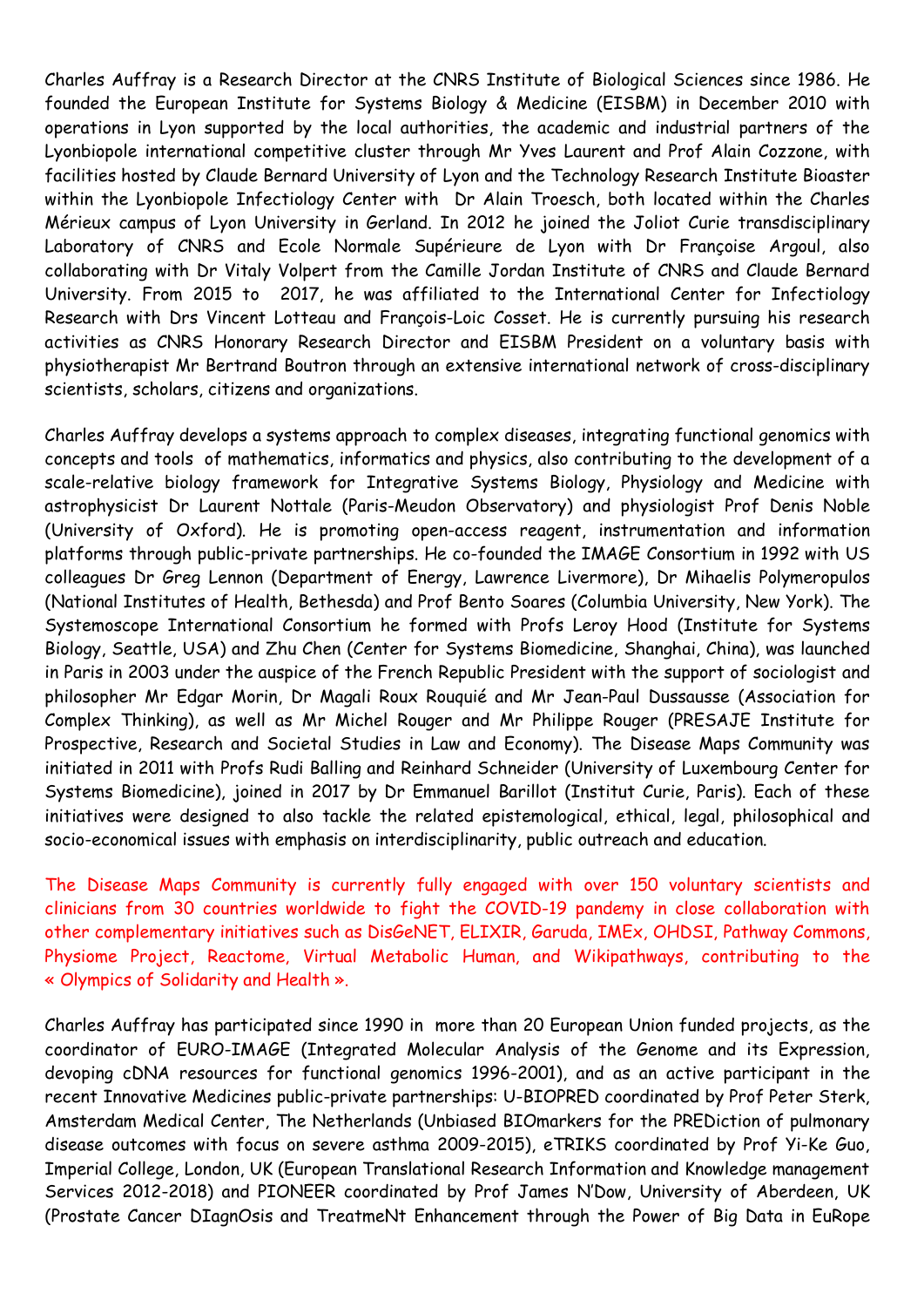2018-2023); similarly, he has been involved in FP7 MeDALL coordinated by Profs Jean Bousquet, Inserm, University of Montpellier, France and Josep Anto, CREAL, Barcelona, Spain (Mechanisms of the Development of ALLergy 2010-2015); SysCLAD coordinated by Profs Laurent Nicod, Centre Medical Vaudois, Lausanne Swizerland and Christophe Pison, University of Grenoble-Alps, France (Systems prediction of Chronic Lung Allograft Dysfunction 2012-2014); PREPARE coordinated by Profs Herman Goossens, University of Antwerp, Belgium and Menno de Jong, Amsterdam Medical Center, The Netherlands (Platform for European preparedness against Re-emerging epidemics 2014-2018); and the Coordination Action CASyM developing the road map for implementation of Systems Medicine across Europe coordinated by Dr Marc Kirschner (2012-2017), through which he co-founded the European Association of Systems Medicine (EASyM) in 2015, acting as Chair of its Executive Board until 2017.

At the European Institute for Sysems Biology & Medicine, Charles Auffray is fostering the transition from reactive to proactive Systems Medicine (Preventive, Predictive, Personalized and Participatory, P4 Medicine) through the Pioneers of Health and Wellness Vistera Project in partnership with the Institute for Systems Biology in Seattle, USA (with Pof Leroy Hood) and a worldwide network of systems medicine centres, including the Luxembourg (with Profs Rudi Balling and Reinhard Schneider), New Delhi, India (with Prof Samir Brahmachari) and Shanghai, China (with Profs Zhu and Sai-Juan Chen) Centres for Systems Biomedicine, working toward a World Alliance of Health and Wellness that should form a partnership with the United Nations organizations such as WHO and Unesco.

Charles Auffray is the co-author of more than 300 publications in international peer-reviewed journals (H-index=72). He has contributed to 12 books or book chapters for the general public including Le génome humain (The human genome), Flammarion, Paris 1996, 2002; L'origine de la malformation (The origin of malformation) in A visage différent. L'alliance thérapeutique autour de l'enfant meurtri (With a different face. The therapeutic alliance around the bruised child) Hermann, Paris 1997; Le Trésor, Dictionnaire des Sciences (The Treasury, Dictionary of Sciences), Flammarion, Paris 1997, a transdisciplinary dictionary of major scientific concepts, methods and tools led by science philosophers Prof Michel Serres and Mrs Nayla Farouki, with computer scientists Dr Gilles Dowek and Prof Jean-Gabriel Ganascia, mathematician Prof Christian Houzel, geneticist Prof Albert Jacquard, physicist Prof Etienne Klein, chemist Prof Pierre Laszlo, and earth scientist Prof Jean-Paul Poirier, which became a reference for the general public in France. It was followed up by Le Petit Trésor, Dictionnaire de la Biologie (The Small Treasury, Dictionary of Biology), Flammarion, Paris 1998 with Prof Albert Jacquard; Qu'est-ce que la vie ? (What is life?) Collection Quatre à quatre, Le Pommier-Fayard, Paris 1999 with Dr Louis-Marie Houdebine; Paysage des Sciences (Landscape of Sciences), Collection Lire l'image, Le Pommier-Fayard, Paris 1999; A series of chapters as support for school teachers and parents involved in the hands-on science education initiative « La Main à la pâte » : La cellule (The cell) In Graines de Sciences 1 (Seeds of Sciences 1) Le Pommier-Fayard, Paris 1999; Le corps humain (The human body) in Graines de Sciences 2 (Seeds of Sciences 2), Le Pommier-Fayard, Paris 2000; Les cinq sens (The five senses) in Graines de Sciences 3 (Seeds of Sciences 3), Le Pommier-Fayard, Paris 2001; Les puzzles de la matière vivante (The puzzles of living matter) in Les progrès de la peur (The Progress of Fear), Le Pommier, Paris 2001; Cellules souches et clonage: dilemmes éthiques et juridiques (Stem cells and cloning: ethical and legal dilemnas) with Prof Zhu Chen in Les défis du vivant (The challenges of life), Institut PRESAJE, Paris 2004; Qu'est-ce qu'un gène ? (What is a gene?) Collection Les Petites Pommes du Savoir, Le Pommier, Paris 2004; Le défi de la biologie systémique intégrative: développer une théorie du vivant fondée sur les principes premiers de la relativité d'échelle (The challenge of integrative systems biology: develop a theory of life founded on the first principles of scale relativity) with Dr Laurent Nottale in Défis Technologiques et Scientifiques au XXIème siècle (Technological and Scientific Challenges in the 21st Century), Ellipses, Paris 2007; La nouvelle jeunesse d'une vieille dame de deux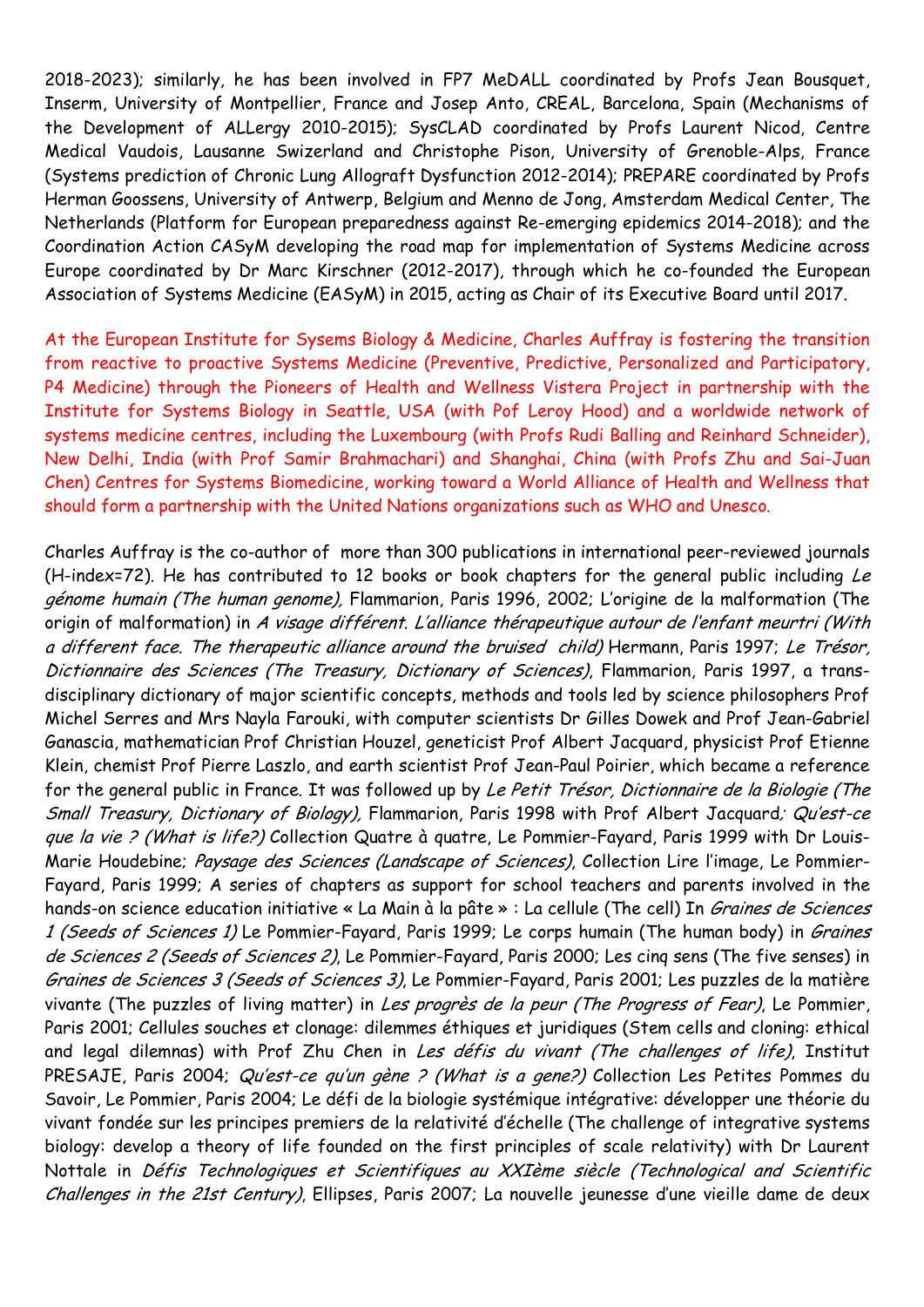cents ans (the new youth of a two-century old woman) with Dr Laurent Nottale in Les dix ans du Pommier, Ten years of Le Pommier, Le Pommier, Paris 2009.

**National and international societies**: member of the Human Genome Organization (HUGO) since 1991, chaired its intellectual property rights committee; Co-founder of the International Society for Systems Biology (ISSB), Yokohama 2006-present; Co-Founder and Vice-President of HLA et Médecine-Systemoscope with Prof Dominique Charron 1989-2018; Member of the European Respiratory Society (ERS) 2010-present; Co-founder of the European Association of Systems Medicine (EASyM) Brussels 2015-present, Chair of the Executive Board 2015-2017; Honorary member, Associazione Italiana di Medicine e Sanita Sistemica (ASSIMSS - Italian Association of Systems Medicine and Health) with Drs Christian Pristipino and Alfredo Cesario, Rome 2017-present.

**Review committees of research projects:** Member (2008-2013) then Chair (2015-2017) of the European Research Council (ERC) panel for Advanced research grants on genetics, genomics and systems biology 2008-2017; reviewer of ERC Starting grants 2008-2012, Synergy grants 2011-2013; Academy of Finland 2004-2006; Advanced Industrial Science and Technology Agency (AIST), Japan 2000-2005; CNRS National Committee 1991-1993; National Cancer Institute, France 2008-2011; National Research Evaluation Committee, Tunisia 2003-2010; Department of Energy (DOE) Genome Program, USA 2003; Severo Ochoa Centers of Excellence Review Comittee, Spain 2012-2014; European Science Foundation (ESF) and Foundation for Science and Technolgy (FST) Life Science and Interdisciplinary Research Institutes Review Committee, Portugal 2014.

**International Scientific Boards:** Biovision (2011-2014); Center for Infectiology Research, Lyon (2011- 2015); European Molecular Biology Laboratory, Heidelberg (2003); AIST, Japan (2000-2005); DHU2020 on Personalized Medicine of Chronic Diseases, Nantes University Hospital (2014-2016).

**Editorial boards of international peer-reviewed journals**: Genome Research 1995-2003, Public Library of Science 2000-present, Faculty of 1000 Physiology 2005-present (95 recommendations), EMBO/Nature Molecular Systems Biology 2005-2016, Genome Medicine section editor 2009-present.

**Peer-Reviewer** for BMC Genomics, BMC Journal of Translational Medicine, BMC Medical Genomics, British Medical Journal Open, EMBO Journal, EMBO Reports, Elsevier Books, Foundations of Science, European Respiratory Journal, Gene, Genome Research, Genome Biology, Genomics, Immunogenetics, Journal of Complementary and Alternative Medicine, Journal of Proteomics, Journal of Theoretical Biology, Nature, Nature Genetics, Nature Medicine, Nucleic Acids Research, PLoS One, PLos Computational Biology, PNAS, Respiratory Research, Theoretical Biology and Medical Modelling, etc.

**Reviewer of research grant applications for international research organizations**: Génome Québec (Canada); Ministerio de Economia y de Competitividad (Spain); European Science Foundation, Human Science Frontier Program (ESF-HFSP, France), Association Française contre les Myopathies (AFM-Généthon, France), Italian Association for Cancer Research and Italian Ministry Program for Funding of University Research (Italy), Bar-Ilan University Faculty of Sciences (Israel), Foundation for Polish Science (Poland), Wellcome Trust (United Kingdom), Bill & Melinda Gates Foundation, USA; US Department of Agriculture and National Science Foundation (USDA, NSF, USA).

**Organizing committees of national and international conferences** in functional genomics and systems biomedicine (e.g. Paris 2000, Sao Paulo 2001, Seattle 2002, Tokyo 2003, Shanghai 2005, Berlin 2015, Rome 2016, Utrecht 2017). H-Invitational Consortium for integrative annotation of 21,037 human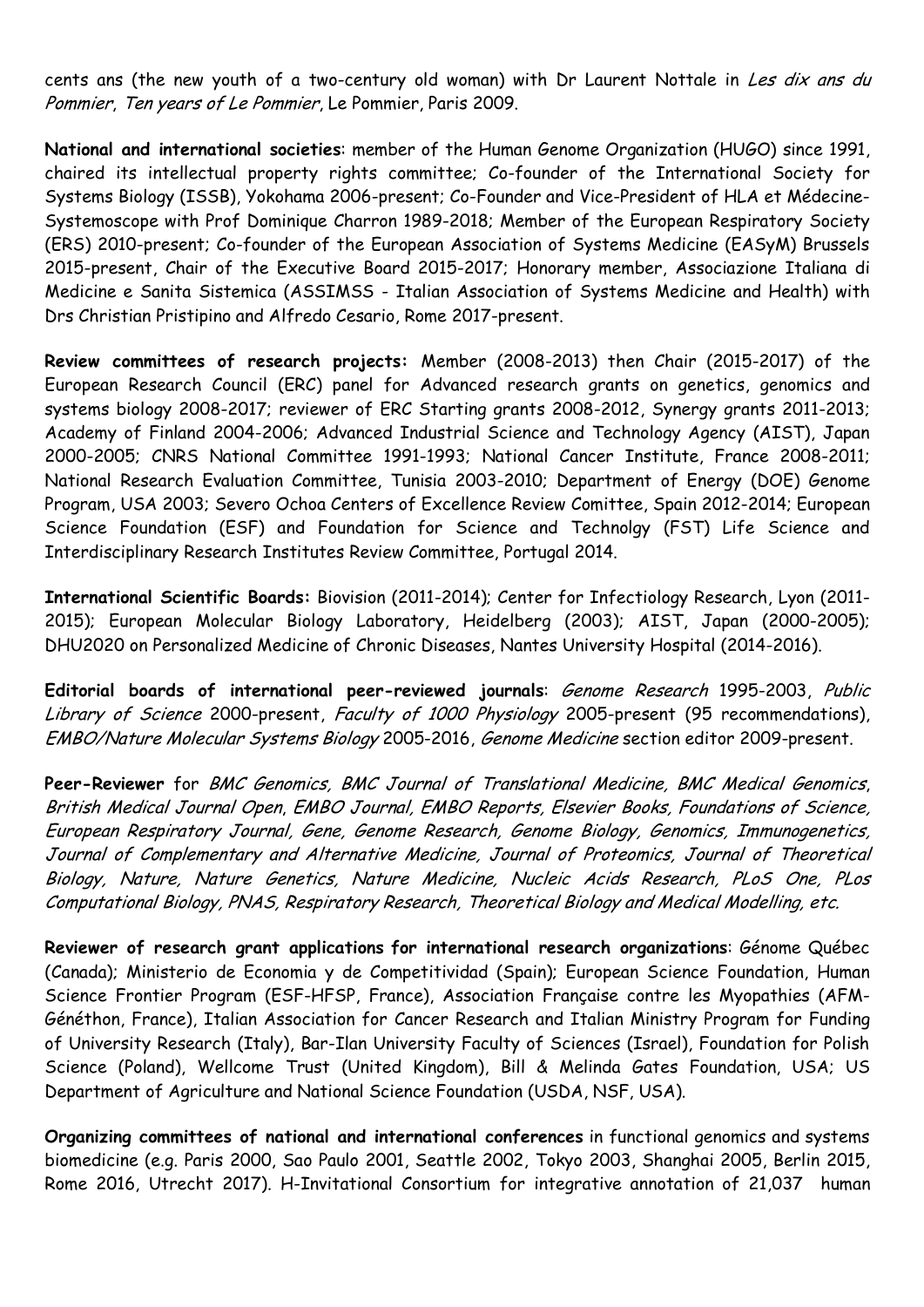genes validated by full-lenth cDNA clones, Co-coordinator with Prof Takashi Gojobori (JBIRC/AIST, Tokyo, Japan), with 67 teams from 40 institutes in 12 countries (2000).

**Consultant** for Rhône Poulenc Santé, Pasteur Vaccins, France (1983-1989); InforMax, USA (1998- 2000); bioMérieux, Marcy L'Etoile, France (2006-2008); Member of the Scientific Board of Institut Mérieux, Lyon, France (2008-2014).

**Training**: Charles Auffray has recruited, supervised and trained 20 researchers who obtained permanent positions in prominent academy or industry organizations worldwide, 55 post-docs, 12 graduate students, 45 engineers, technicians and administrative staff.

**Awards**: Charles Auffray has received the Young Immunologist Bernard Halpern Prize (Paris 1985), and delivered the Alexander Bayev Memorial lecture (Moscow 2002). He was distinguished in 2016 at the Génocentre in Evry as a « French Pioneer of Medical Genomics » together with Prof Daniel Cohen, Dr Jean Weissenbach and Mr Bernard Barataud during a public ceremony presided over by the Prime Minister in the presence of the Secretary of State for Higher Education and Research and the AFM President, receiving on this occasion the distinction of honor of Génopole, the gold medal of the Essonne department, and the medal of honorary citizen of the city of Evry.

He has given >250 invited lectures at scientic meetings and research centers around the world (Algeria, Austria, Belgium, Brazil, Canada, China, Czech Republic, Egypt, Estonia, France, Germany, Greece, India, Ireland, Israel, Italy, Japan, Luxembourg, Poland, Russia, Saudi Arabia, Slovenia, South Korea, Spain, Sweden, Switzerland, The Netherlands, Tunisia, Turkey, UK, USA), delivering a brief introduction and conclusion in 17 of the local languages.

He was invited in 1992 by UNESCO Director General Federico Mayor in a joint-session organized with Prof François Gros from the French Academy of Sciences to present the view of the academic community supporting the free dissemination of the data generated on the human genome and its expression, and the impact this could have on the deciphering of the molecular bases of the large number of orphan genetic disorders that affect the lives of large numbers of individuals and their families, brought to the forefront of the international scene on this occasion. His statement was viewed by 115 million people worlwide. It served as a basis for the preparation of the Universal Declaration on the Human Genome and Human Rights endorsed unanimously by Unesco ( Paris 1997) and the United Nations Organization (New York 1998).

**Public service, education and outreach**: Charles Auffray has been a member of the Council for the Rights of Future Generations to the President of the French Republic with explorer Cdt Jacques-Yves Cousteau, philosopher and historian of sciences Prof Michel Serres and geneticist Prof Albert Jacquard (1993-1995), of the Working Group of the UNESCO International Bioethics Committee since 1992. He represented Unesco General Director Federico Mayor and the French Government at a hearing of the US Congress Office of Technology Assessment on genome patenting held in Washington DC (1993). He has contributed actively to public education through the hands-on science initiative La Main à la Pâte with Profs Georges Charpak (CERN) and Pierre Léna (French Academy of Sciences) in elementary and secondary schools (1996-2001).

Through the Center for Bioethics Observatory of Genetics, University of Montréal, Canada he has published 10 online contributions to societal debates on such issues as medical responsibility and national solidarity, the handicap, and DNA as a myth (2002); a common ethics of genomics for France and China, the worlwide landscape and the divergent views of France and China on stem cells with Prof